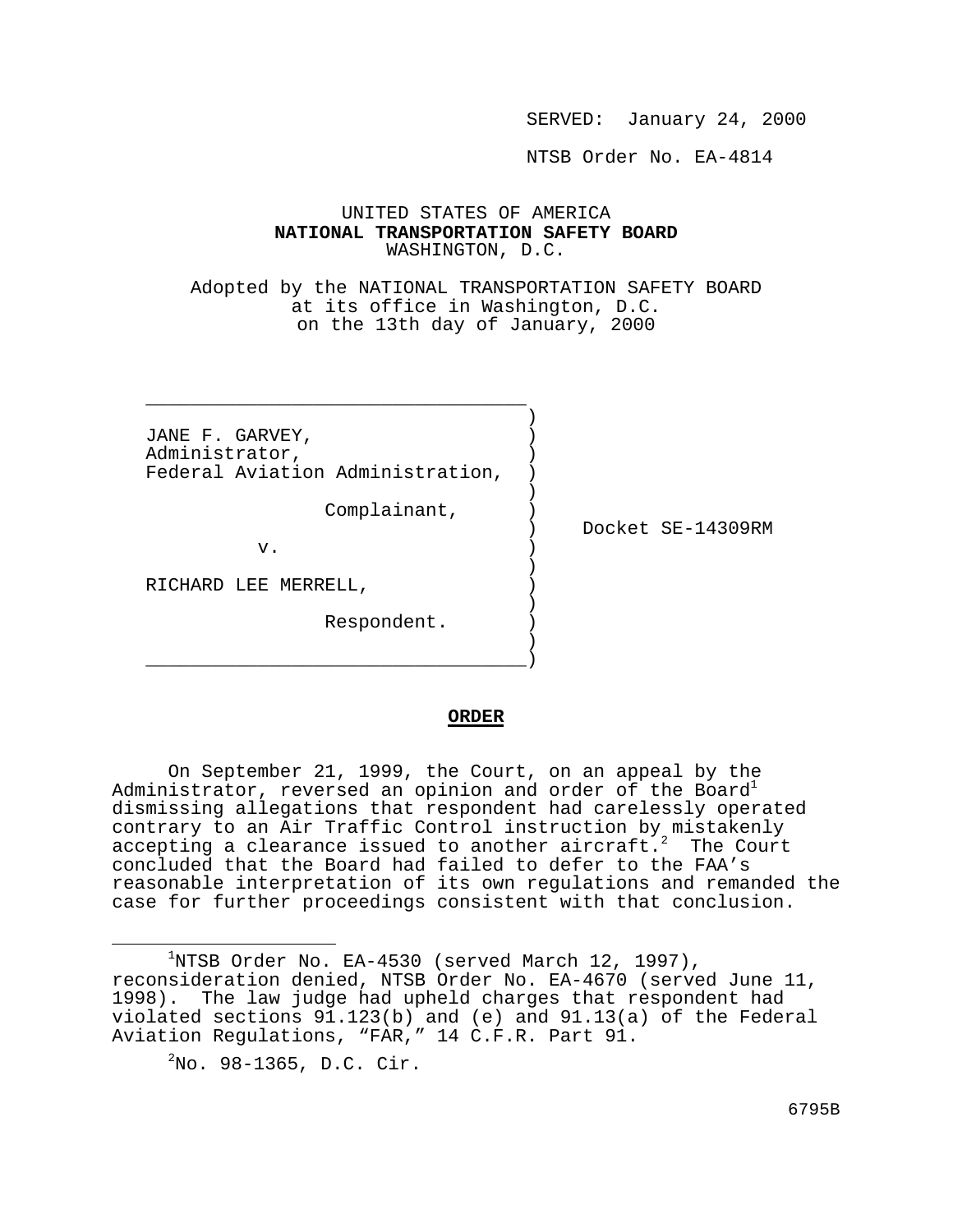At the hearing before the law judge, it was evident that respondent's attempt to acknowledge receipt of the clearance not meant for his aircraft had been thwarted by the essentially simultaneous broadcast of the aircraft to which it had been directed. Our decision to dismiss the complaint held that a regulatory violation for not complying with a clearance may be excused in certain situations if the noncompliance resulted from a non-putative cause, such as an "error of perception," rather than a failure of attention or some other careless or unprofessional behavior, and all prudent procedures that would expose the inadvertent mistake had been undertaken.

Under the Administrator's interpretation of the relevant regulations, however, an error of perception does not constitute a reasonable explanation for a deviation from a clearly transmitted clearance or instruction. Rather, inattentiveness or carelessness is presumed from the occurrence of a deviation unless, as we understand it, the misperception or mistake concerning the clearance was attributable to some factor for which the airman was not responsible, such as an equipment failure. The Court's decision dictates that this approach should have been followed in this proceeding.

Inasmuch as the respondent in response to the Administrator's complaint offered no reason which would serve to excuse his mishearing of the instruction he incorrectly treated as having been directed to his aircraft, it does not appear that any further proceedings before the law judge or the Board are necessary or warranted. It is therefore our tentative judgment that the Board's order granting the respondent's appeal from the law judge's decision, as well as our order denying the Administrator's petition for reconsideration, should be vacated, and that the law judge's decision sustaining the Administrator's complaint should be affirmed. That judgment will become final without further Board order if neither party, within 30 days after service of this order, files comments seeking additional proceedings on the remand.

## **ACCORDINGLY, IT IS ORDERED THAT:**

1. Board Orders EA-4530 and EA-4670 are vacated; and

2. The May 29, 1996 initial decision of the law judge is affirmed.

HALL, Chairman, FRANCIS, Vice Chairman, HAMMERSCHMIDT and BLACK, Members of the Board, concurred in the above order. GOGLIA, Member, did not concur. Vice Chairman FRANCIS submitted the following statement: